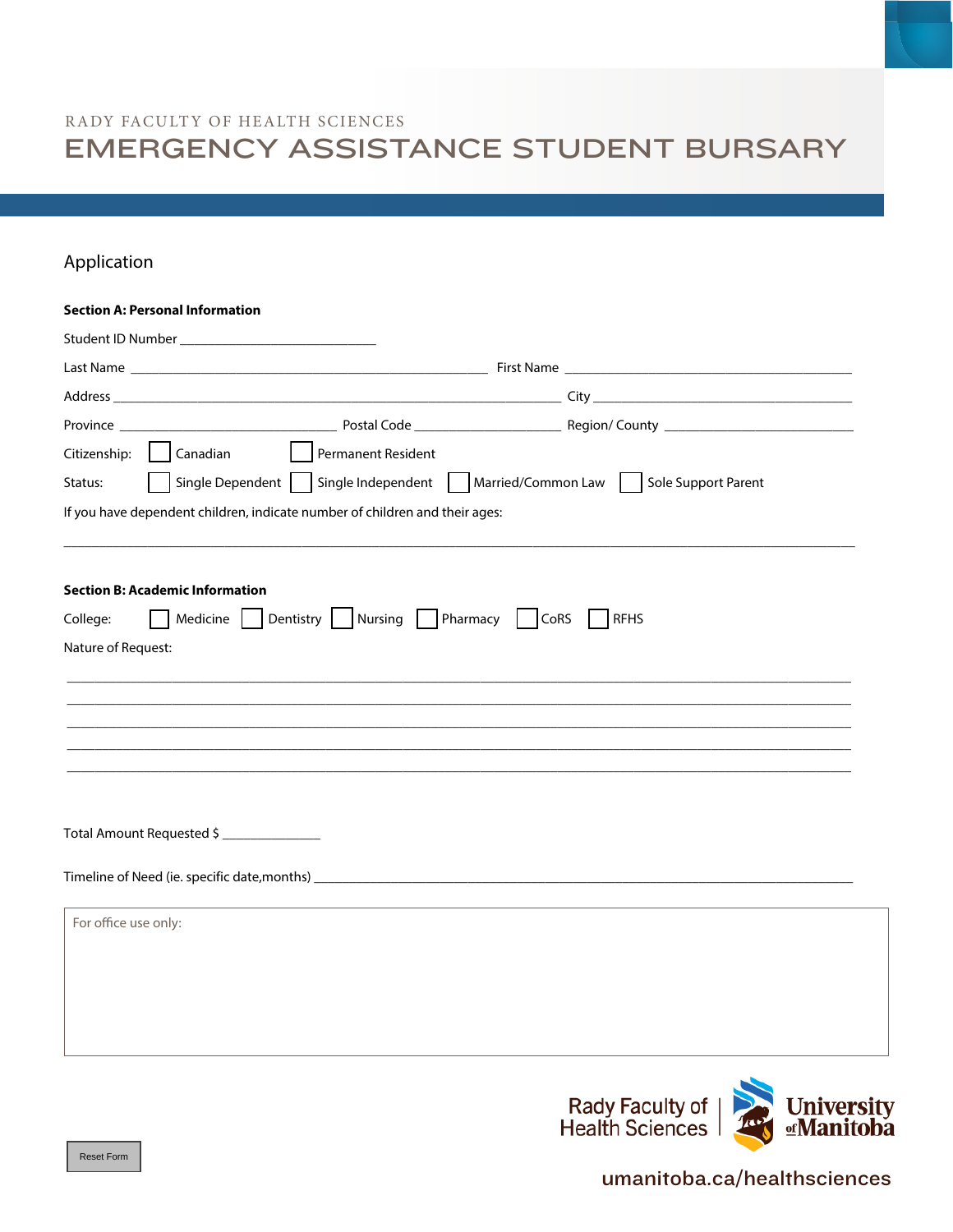### Study Period Budget

#### **STUDY PERIOD DATES:**

From: \_\_\_\_\_\_\_\_\_\_\_\_\_\_\_\_\_\_\_\_\_\_\_ To: \_\_\_\_\_\_\_\_\_\_\_\_\_\_\_\_\_\_\_\_\_\_\_\_\_

#### **ACCOMMODATIONS DURING YOUR STUDY PERIOD:**

 With parents Other – specify \_\_\_\_\_\_\_\_\_\_\_\_\_\_\_\_\_\_\_\_\_\_\_\_\_\_\_\_\_\_\_\_\_\_\_\_\_\_\_\_\_\_\_\_\_\_\_\_\_\_\_\_\_\_\_\_\_\_\_\_\_\_\_\_\_\_\_\_\_\_\_\_\_\_\_\_\_\_\_\_\_\_\_\_\_\_\_\_\_\_\_\_\_\_\_\_\_\_\_\_

| <b>INCOME AND RESOURCES</b>                  |  | <b>EXPENSES</b>              | Do not include computers or car insurance and repairs |
|----------------------------------------------|--|------------------------------|-------------------------------------------------------|
| Estimated study period net employment income |  | Tuition and compulsory fees  |                                                       |
| Other study period income                    |  | Rent and utilities/residence |                                                       |
| RESP (amount using this study period)        |  | Phone and internet           |                                                       |
| Parent or Spousal Contribution               |  | Food                         |                                                       |
| Scholarships and awards                      |  | Local transportation         |                                                       |
| Assets (e.g. savings, RRSP, etc.)            |  | Personal care and clothing   |                                                       |
| <b>Total Resources</b>                       |  | Entertainment and recreation |                                                       |
|                                              |  | Childcare                    |                                                       |
|                                              |  | Uninsured medical or dental  |                                                       |
|                                              |  | <b>Total Expenses</b>        |                                                       |

#### **Section D: Applicant's Declaration and Consent**

#### *Notice Regarding Collection, Use, and Disclosure of Personal Information by the University*

Your personal information is being collected under the authority of The University of Manitoba Act. The information you provide will be used by the University for the purposes of determining your eligibility for the Emergency Assistance Student Bursary and for communication with the Emergency Assistance Student Bursary committee. Your personal information may be disclosed to other educational institutions, government departments and co-sponsoring organizations. Your personal information will not be used or disclosed for other purposes, unless permitted by The Freedom of Information and Protection of Privacy Act (FIPPA). If you have any questions about the collection of your personal information, contact the Access & Privacy Office (tel. 204-474-9462), 233 Elizabeth Dafoe Library, University of Manitoba, Winnipeg, MB, R3T 2N2.

#### *Declaration*

I declare that all of the information that I have given on this form is true and accurate. If any information is inaccurate, I understand that any bursary awarded may be reassessed and/or withdrawn.

\_\_\_\_\_\_\_\_\_\_\_\_\_\_\_\_\_\_\_\_\_\_\_\_\_\_\_\_\_\_\_\_\_\_\_\_\_\_\_\_\_\_\_\_\_\_\_\_\_\_\_\_\_\_\_\_\_ \_\_\_\_\_\_\_\_\_\_\_\_\_\_\_\_\_\_\_\_\_\_\_

Student Signature Date and Student Signature Date and Student Signature Date and Date Date and Date Date and D

Please email your completed application to:

Brenda Loewen Executive Assistant to Dean & Vice-Provost Rady Faculty of Health Sciences Brenda.Loewen@umanitoba.ca

Or mail completed applications to: Deans Office - RFHS University of Manitoba A105 Chown Building Winnipeg, MB, Canada R3E 0T6